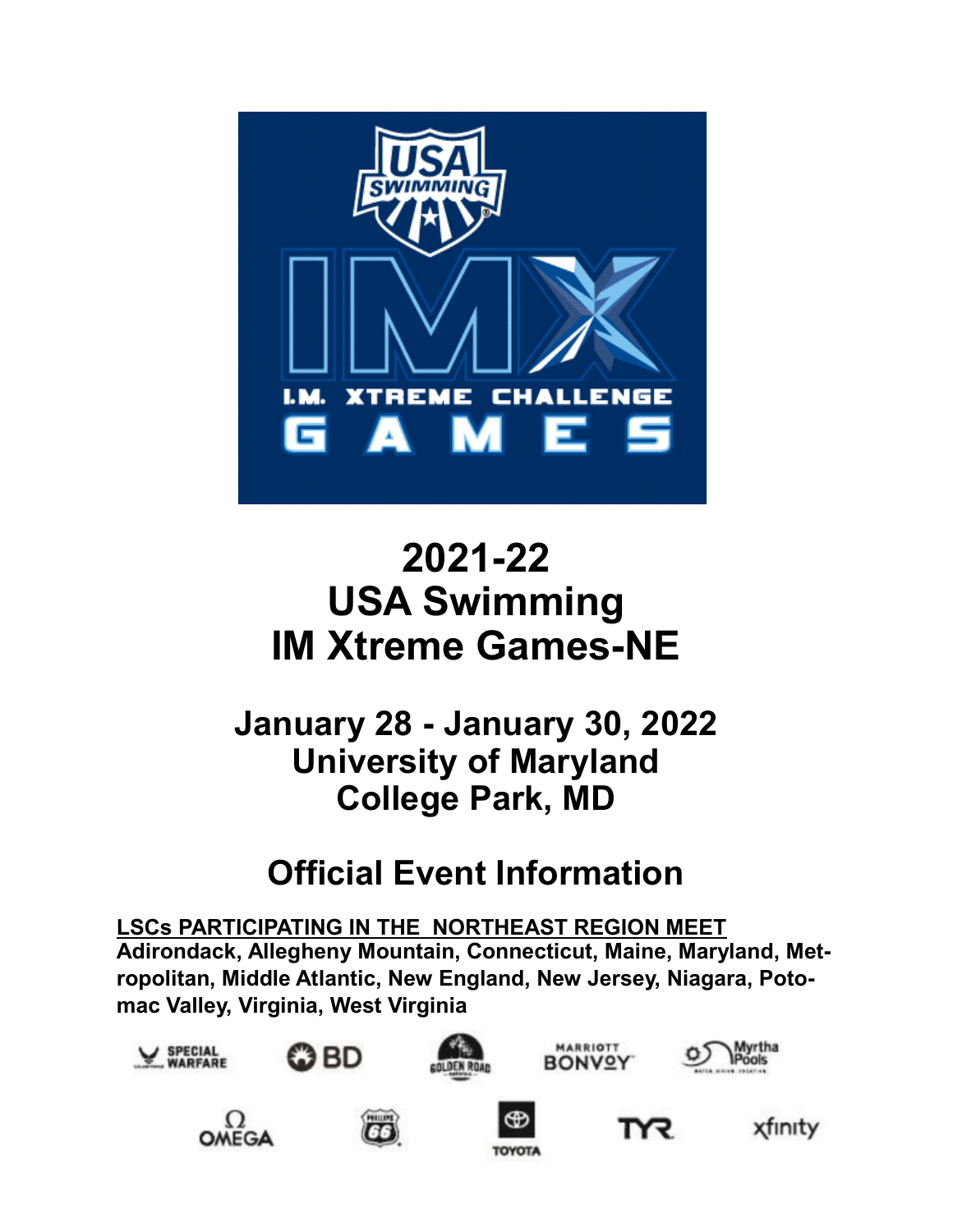## **2021-22 USA Swimming IM Xtreme Games-NE**

**January 28—January 30, College Park, MD**

**Sanctioned by USA Swimming through Potomac Valley Swimming PVZ-22-53**

## **Important Facts About the Meet**

- The qualifying period for this event is September 1, 2020 through the entry deadline.
- **All times MUST be achieved in one season and in one course.** Times from the 2020-21 season shall not be combined with times from the 2021-22 season.
- **Entry Deadline:** All entries must be received no later than Tuesday, January 18, 2022 by 11:59 p.m. Eastern Standard Time.
- **E-Mail Entry Deadline: Athletes achieving the qualifying score for the first time from Saturday January 22, through Sunday January 23, 2022 may be sent by e-mail. These entries must be received no later than 11:59 p.m. Eastern Standard Time on** *Monday January 24, 2022***, and cannot be used to improve the seed time of a prior entry.**
- All athletes that are 9-14 years on the first day of the meet are eligible for the meet if they have achieved the minimum qualifying score in any age during the qualifying period.
- This meet will follow IMX Challenge program guidelines.
- **The qualifying standard will be a minimum IMX Challenge score of 1,800 points for all ages and genders.** Qualifying standards are the same for SCY and LCM.
- This meet will be conducted using "Flyover" starts. Details of any changes to normal meet operations protocol will be announced at the coaches meeting.
- All events are timed finals.
- All events will be pre-seeded. Known scratches should be sent to the Meet Director prior to January 21st. SCY times are conforming. Non-conforming times will be seeded after conforming times (YLS).
- Swimmers' and Coaches' Responsibility—It shall be the swimmers' and coaches responsibility to acquaint themselves with all of the information contained in this meet information book and any details discussed at the coaches meeting.
- **All swimmers MUST provide their own timer and counter for the 500 Free on Friday & a timer for the 13-14 400 IM on Sunday**
- ◆ 2 courses will be used for the entire meet
- Session start times MAY be adjusted after all entries have come in.
- At the conclusion of each 13-14 Boys event, half of the remaining 13-14 Girls heats may be moved to the boys course in each event to help with timelines
- **It may be necessary for swimmers in later heats of an event in the 11-12 & 9-10 age groups to swim on the opposite gender's course in order to balance timelines. Coaches will be informed and will be given the opportunity to concur in the event this becomes necessary**
- *Age of the athlete will be the first day of the competition.*

*Any swimmer that is 9-14 year-old is eligible for the meet who has achieved the minimum qualifying score in any age during the qualifying period. That is, a swimmer who has achieved a minimum qualifying score as a 10-year-old and ages up to 11 prior to the start of the meet will be eligible to enter the meet and compete as an 11-year-old. A 12-year-old who has achieved the minimum qualifying score but ages up to 13 prior to the start of the meet will be eligible to enter the meet and compete as a 13-year-old (even if he/she has not swum all the required events as a 13 yr old).*

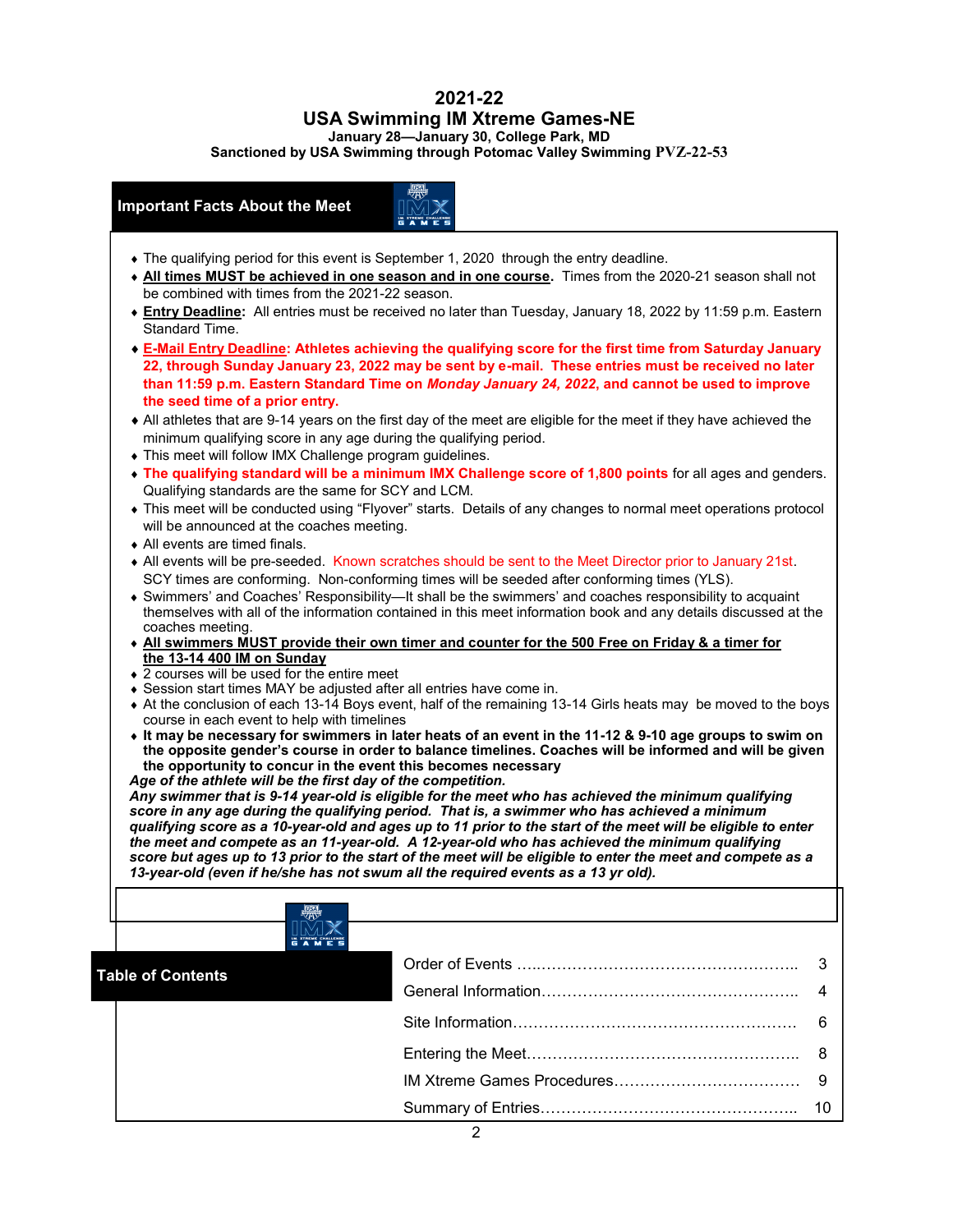**Order of Events**



## **2021-22 USA Swimming IM Xtreme Games-NE Order of Events**

| <b>Women's Events</b> | <b>Session 1- Friday January 28</b>    | Men's Events   |
|-----------------------|----------------------------------------|----------------|
| 1                     | 13-14 500 Freestyle                    | 2              |
| 3                     | 11-12 500 Freestyle                    | $\overline{4}$ |
|                       | <b>Session 2 - Saturday January 29</b> |                |
| 5                     | 13-14 200 Butterfly                    | 6              |
| $\overline{7}$        | 13-14 200 IM                           | 8              |
| 9                     | 13-14 200 Breaststroke                 | 10             |
|                       | <b>Session 3- Saturday January 29</b>  |                |
| 11                    | 9-10 200 Freestyle                     | 12             |
| 13                    | 11-12 100 Butterfly                    | 14             |
| 15                    | 9-10 100 Butterfly                     | 16             |
| 17                    | 11-12 100 Breaststroke                 | 18             |
| 19                    | 9-10 100 Breaststroke                  | 20             |
|                       | <b>Session 4 - Sunday January 30</b>   |                |
| 21                    | 13-14 200 Backstroke                   | 22             |
| 23                    | 13-14 400 IM                           | 24             |
|                       | <b>Session 5 - Sunday January 30</b>   |                |
| 25                    | 11-12 100 Backstroke                   | 26             |
| 27                    | 9-10 100 Backstroke                    | 28             |
| 29                    | 11-12 200 IM                           | 30             |
| 31                    | 9-10 200 IM                            | 32             |

### **SCHEDULE:**

#### **Friday, January 28, 2022 PM Session**

- **Warm ups will start at 1:00 PM**
- **Competition will start at 2:00 PM**
- **500's will be swum fast to slow.**

#### **Saturday, January 29, 2022 AM Session**

- **13-14 Warm ups will start at 6:30 AM**
- **13-14 Competition will start 7:40 AM**
- **12&U Warm ups will start no sooner than 12:30 PM**
- **12&U Competition will start no sooner than 1:40 PM**

#### **Sunday, January 30, 2022 AM Session 13-14 Warm ups will start at 6:30 AM**

- **13-14 Competition will start at 7:40 AM**
- **12&U Warm ups will start no sooner than 12:30 PM**
- **12&U Competition will start no sooner than 1:40 PM**
- **2 courses will be used for the entire meet**
- **Session start times MAY BE adjusted and will be emailed out prior to the meet and announced at the coaches meeting**
- **If 12&U timelines are excessive, the session will be split into 2 sessions with the 9-10 session warm-up starting no earlier than 3:30 PM with events no earlier than 4:10 PM on Saturday (4:40 PM on Sunday)**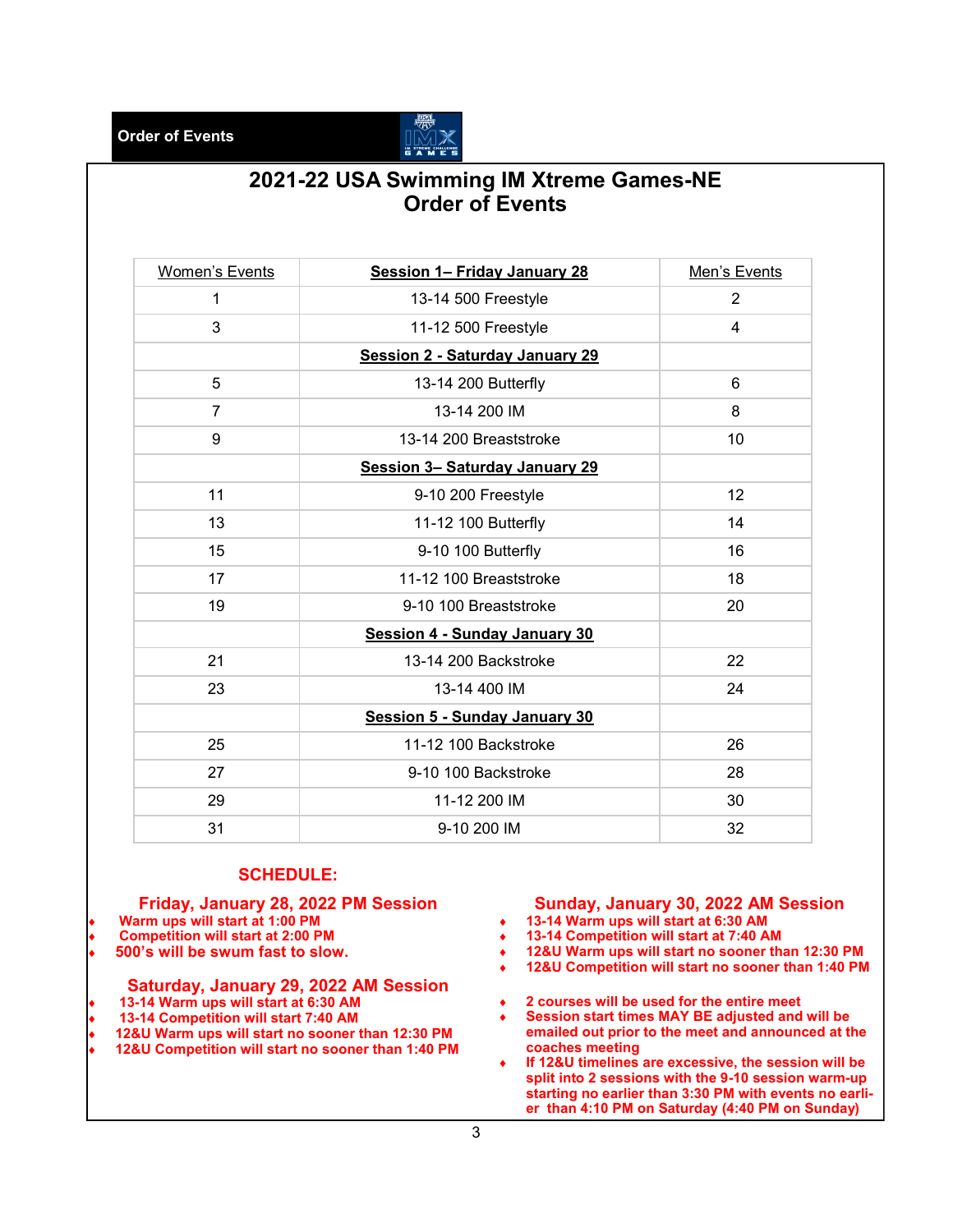

**Facility Address** Eppley Recreation Center University of Maryland College Park, MD 20742 **Meet Referee** Scott Witkin—RMSC [switkin1@gmail.com](mailto:switkin1@gmail.com?subject=2020%20IMX%20Games) **Entry Chairperson** Bill Marlin 31 Century Street Stafford, VA 22554 571-334-0987 [Bill.Marlin@verizon.net](mailto:Bill.Marlin@verizon.net?subject=2020%20IMX%20Games) **Meet Director** Bill Marlin 31 Century Street Stafford, VA 22554 571-334-0987 [Bill.Marlin@verizon.net](mailto:Bill.Marlin@verizon.net?subject=2020%20IMX%20Games) **Meeting Schedule** 7:15am Coaches General Meeting Hospitality Friday January 28 **1:20pm** Official's Briefing Classroom *All subsequent officials' briefings TBA*

## **LSCs PARTICIPATING IN THE NORTHEAST REGION MEET**

**Adirondack, Allegheny Mountain, Connecticut, Maine, Maryland, Metropolitan, Middle Atlantic, New England, New Jersey, Niagara, Potomac Valley, Virginia, West Virginia**

### **Hotels**

See page 5 for more detailed hotel information.

#### **Officials**

The Potomac Marlins welcomes any of your USA Swimming Officials to work on deck during this meet. Officials' uniforms will be white over navy blue. Shorts are acceptable throughout. Please contact Scott Witkin with any officials interested in working, [switkin1@gmail.com](mailto:switkin1@gmail.com?subject=2020%20IMX%20Games)

**Application to Officiate:** [https://docs.google.com/forms/d/](https://docs.google.com/forms/d/e/1FAIpQLSehPWXh0fUYfVGRth0leLN9wNMsG8bVbzx2w0Tm29SUl1wKjA/viewform) [e/1FAIpQLSehPWXh0fUYfVGRth0leLN9wNMsG8bVbzx2w0Tm29SUl1wKjA/viewform](https://docs.google.com/forms/d/e/1FAIpQLSehPWXh0fUYfVGRth0leLN9wNMsG8bVbzx2w0Tm29SUl1wKjA/viewform)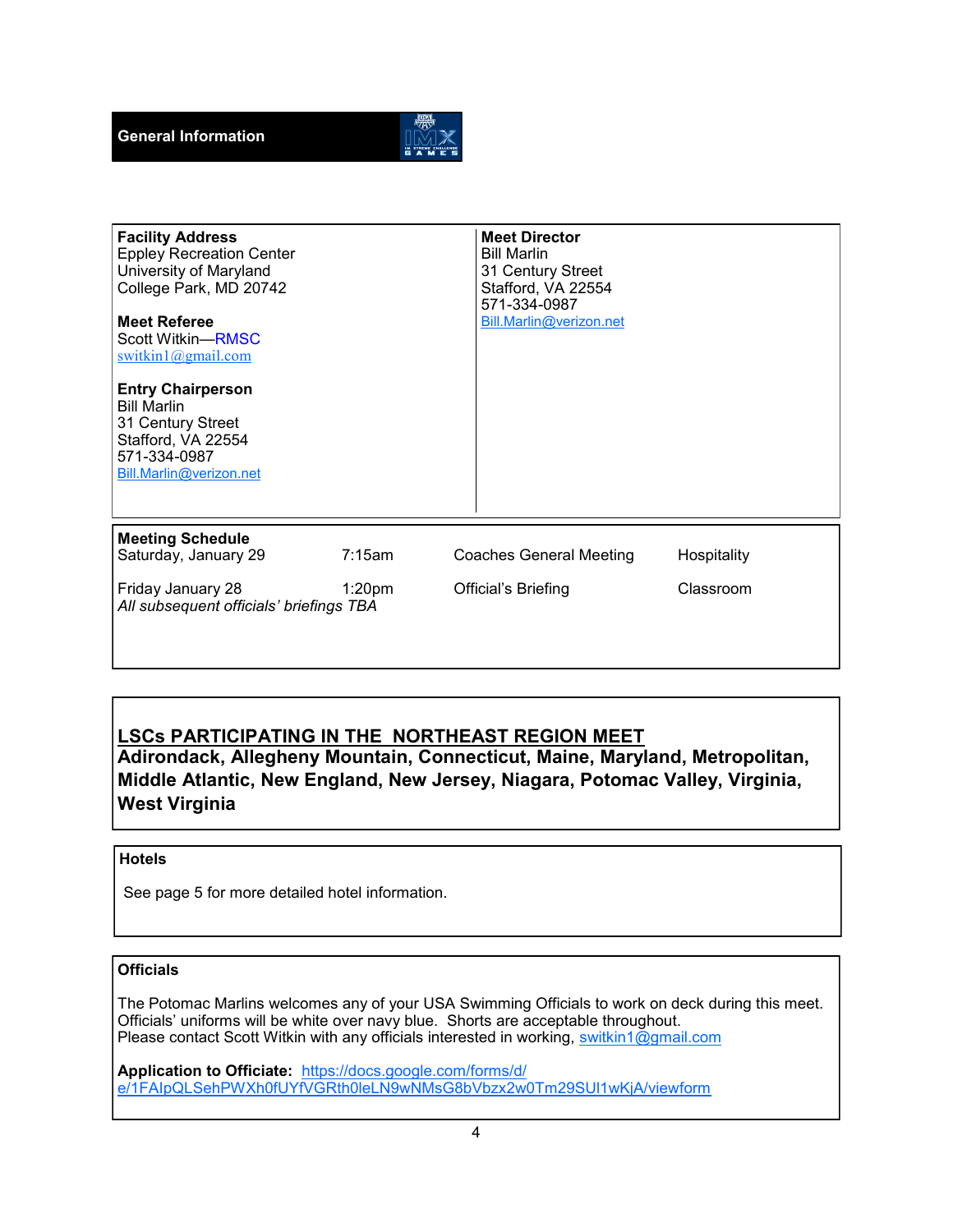| <b>General Information (Continued)</b>                                                                                                                                                                                                                                                                                 | <b>REDES</b>                                                                                                                                                                                                                                                                                                                                                                    |
|------------------------------------------------------------------------------------------------------------------------------------------------------------------------------------------------------------------------------------------------------------------------------------------------------------------------|---------------------------------------------------------------------------------------------------------------------------------------------------------------------------------------------------------------------------------------------------------------------------------------------------------------------------------------------------------------------------------|
| <b>Ticket Information</b>                                                                                                                                                                                                                                                                                              | <b>Meet Hotel Information:</b>                                                                                                                                                                                                                                                                                                                                                  |
| Airlines:<br><b>Airlines serving BWI</b><br>Air Canada<br>888/247-2262<br>Alaska Airlines<br>800/252-7522<br><b>American Airlines</b><br>800/433-7300<br>Delta<br>800/221-1212<br>Frontier<br>801/401-9000<br>JetBlue<br>800/538-2583<br>Southwest<br>800/435-9792<br>855-728-3555<br>Spirit<br>800/241-6522<br>United | The Marriott Hotel & Convention Center -Host Hotel<br>\$149 - Request IMX Meet Rate<br>3501 University Blvd. East<br>Hyattsville, MD 20783<br>.5 miles to University<br>1-800-228-9290 ask for IMX Meet room block<br>The Hotel at the Univ Of MD -\$149<br>7777 Baltimore Ave.<br>College Park, MD 20740<br>301-277-0777<br>www.thehotelumd.com<br>Ask for IMX Meet room block |
| <b>Car Rental Agencies</b><br>Alamo<br>410/859-8092<br><b>AVIS</b><br>410/859-1680<br><b>Budget</b><br>410/691-2913<br>Dollar<br>410/850-7112<br>410/325-8007<br>Enterprise<br>Hertz<br>410//850-7400<br>National<br>410/859-8092<br>410/850-7112<br>Thrifty                                                           | Other Local Hotels (no meet rate)<br><b>Hampton Inn College Park</b><br>1.9 miles to University<br>866-539-5072<br><b>Clarion Inn College Park</b><br>1.0 miles to University<br>866-925-9753<br>Comfort Inn & Suites<br>1.1 miles to University<br>866-538-0154<br>Holiday Inn Washington/College Park<br>3 miles to University<br>844-209-3296                                |

### **Media Credentials**

**Anyone wishing media access to the event must contact the Meet Director Bill Marlin at [Bill.Marlin@verizon.net](mailto:Bill.Marlin@verizon.net?subject=2020%20IMX%20Games%20Media) for Media Credentials.** 

#### **Image Authorization**

**All participants agree to be filmed and photographed by the official photographer(s) and network(s) of USA Swimming under the conditions authored by USA Swimming, and allow event organizers the right to use names, pictures, likenesses, and biographical information before, during or after the period of participation in USA Swimming competitions to promote such competitions.**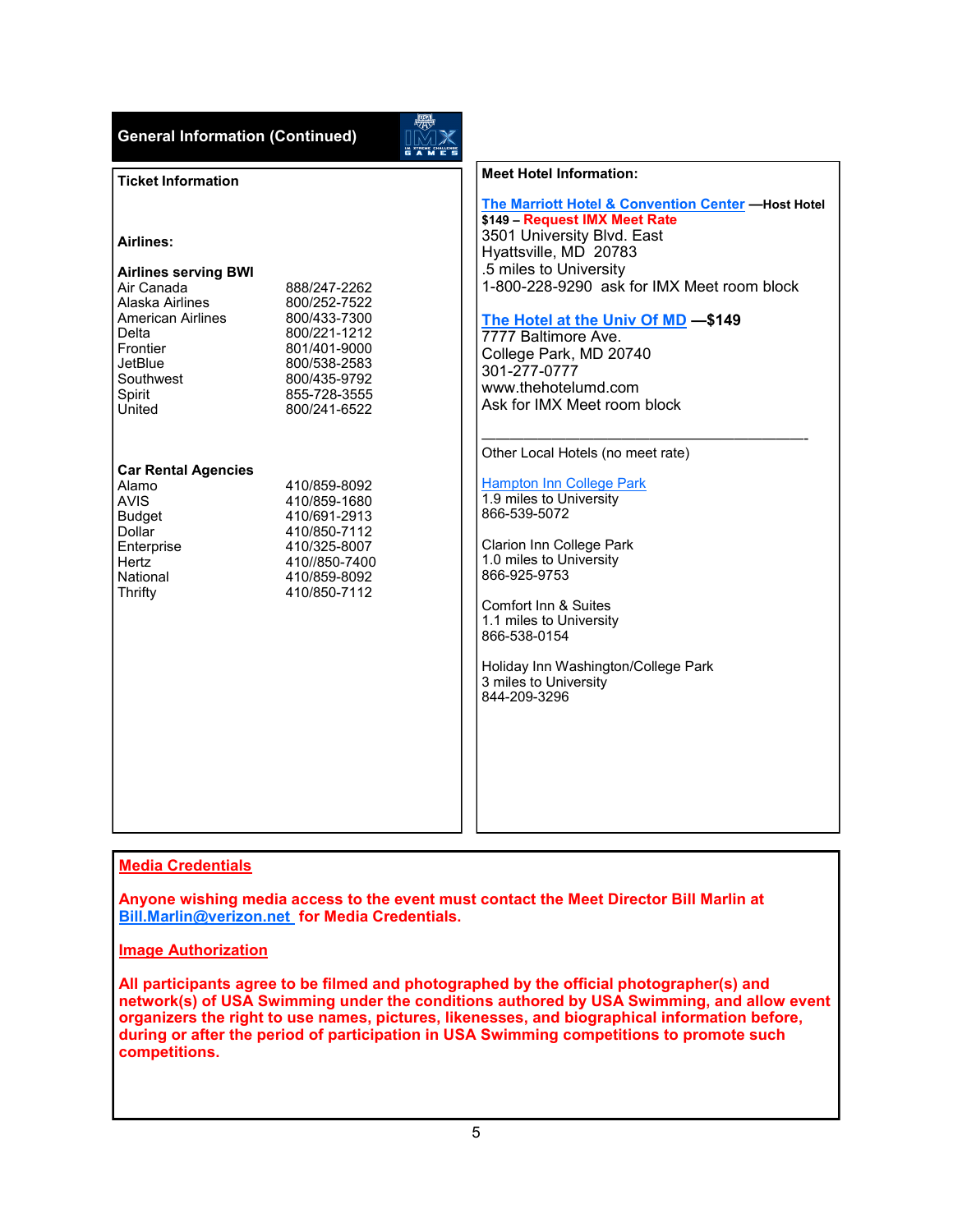## **Site information**



| <b>Information/Lost &amp; Found</b><br>A Lost & Found booth will be available on the pool<br>deck, adjacent to the warm up/cool down pool.<br><b>Medical Assistance</b><br>Medical assistance will be provided at the facility.<br>Those needing medical assistance should go to the<br>Lifeguard area located on the north side of the pool<br>deck, under the First Aid sign.<br><b>Parking</b><br>Deck Parking will be available for advance purchase. A<br>link will be posted on the Potomac Valley Swimming<br>website Schedule Page. Cost of parking on Friday will<br>be approximately \$10.00-\$12.00. The Garage should be<br>free for the weekend. Additional information will be<br>sent to Coaches and Officials as we get closer to the<br>meet.<br><b>Concessions</b><br>Limited Concessions may be provided at the facility. | bottles will be permitted on deck.<br>3. Due to USA Swimming Insurance requirements only<br>credentialed swimmers, coaches, officials and<br>volunteers are allowed on deck. There are no<br>exceptions.<br>4. Currently there are no spectators allowed in the facility<br>but that may change in the new year. If it does, we will<br>allow spectators.<br>Anyone caught abusing the facility will be asked to<br>leave IMMEDIATELY. Teams will be billed for any<br>damages caused by their swimmers.<br><b>Eppley Recreation Center Competition Pool</b><br>Continuous warm-up and warm-down available.<br>The Competition Pool of the Eppley Recreation Center is<br>50-meters by 25 yards with 16 SCY racing lanes. Two<br>moveable bulkheads allow for long or short course<br>events. There is a separate warm-up / Cool-down pool. |
|----------------------------------------------------------------------------------------------------------------------------------------------------------------------------------------------------------------------------------------------------------------------------------------------------------------------------------------------------------------------------------------------------------------------------------------------------------------------------------------------------------------------------------------------------------------------------------------------------------------------------------------------------------------------------------------------------------------------------------------------------------------------------------------------------------------------------------------------|---------------------------------------------------------------------------------------------------------------------------------------------------------------------------------------------------------------------------------------------------------------------------------------------------------------------------------------------------------------------------------------------------------------------------------------------------------------------------------------------------------------------------------------------------------------------------------------------------------------------------------------------------------------------------------------------------------------------------------------------------------------------------------------------------------------------------------------------|
| <b>Hospitality</b><br>Coaches' and Officials' hospitality will be available<br>throughout the meet in the Hospitality Room off deck.<br><b>Coaches' Packet</b><br>Current USA Swimming coach members who have<br>swimmers in the meet (coach and swimmer(s) must be<br>registered with the same team), may receive a deck                                                                                                                                                                                                                                                                                                                                                                                                                                                                                                                    | Course#1, water depth ranges from 10'-6" at the<br>start end to 14' at the turn end.<br>Course #2, water depth ranges from 8' at the start<br>end to 10'-6" at the turn end.<br>Pool Certification<br>The competition course has not been certified in<br>accordance with 104.2.2C(4).                                                                                                                                                                                                                                                                                                                                                                                                                                                                                                                                                      |
| pass which includes hospitality.<br><b>Credential Pick-Up &amp; Registration</b><br>Athlete credentials are being issued to coaches upon<br>building entry. Coaches must have their current USA<br>Swimming Registration Card displayed on their phone                                                                                                                                                                                                                                                                                                                                                                                                                                                                                                                                                                                       | <b>Pool Hours</b><br>2:00 p.m. - 9:00 p.m.<br>Friday, January 28,<br>Saturday & Sunday January 29-30:<br>6:30 a.m. - 15 minutes after the final event.                                                                                                                                                                                                                                                                                                                                                                                                                                                                                                                                                                                                                                                                                      |
| <b>Credentials</b><br>Restricted access to the facility will be strictly enforced.<br>Please be able to show your USA Swimming<br>Registration Card at all times. Deck Pass on cell phone<br>is acceptable.<br><b>Team Banners</b><br>Banners may be attached to the Window Cord using Zip<br>Ties. Please do not use adhesives on the walls.                                                                                                                                                                                                                                                                                                                                                                                                                                                                                                | Automatic timing (touch pads primary) will be used<br>for this meet.<br>PVS and host clubs along with their meet directors are<br>committed to the <b>Inclusion Policy</b> as adopted by the PVS<br>BOD. Athletes with a disability are welcomed and are<br>asked to provide advance notice of desired<br>accommodations to the Meet Director. The athlete (or<br>athlete's coach) is also responsible for notifying the<br>session referee of any disability prior to competition.                                                                                                                                                                                                                                                                                                                                                         |
| <b>Results</b><br>Results will be posted to Meet Mobile provided the<br>connection is good.                                                                                                                                                                                                                                                                                                                                                                                                                                                                                                                                                                                                                                                                                                                                                  |                                                                                                                                                                                                                                                                                                                                                                                                                                                                                                                                                                                                                                                                                                                                                                                                                                             |
| <b>Facility Notes</b><br>Seating Gallery: Open on the south side of the facility<br>only. Contains bleacher seating only.<br>The following rules will be strictly enforced:<br>1. The Eppley Recreation Center is designated as a<br>smoke free zone. Smoking is not permitted anywhere in<br>the facility.<br>2. No food or drinks with exception of plastic water                                                                                                                                                                                                                                                                                                                                                                                                                                                                          |                                                                                                                                                                                                                                                                                                                                                                                                                                                                                                                                                                                                                                                                                                                                                                                                                                             |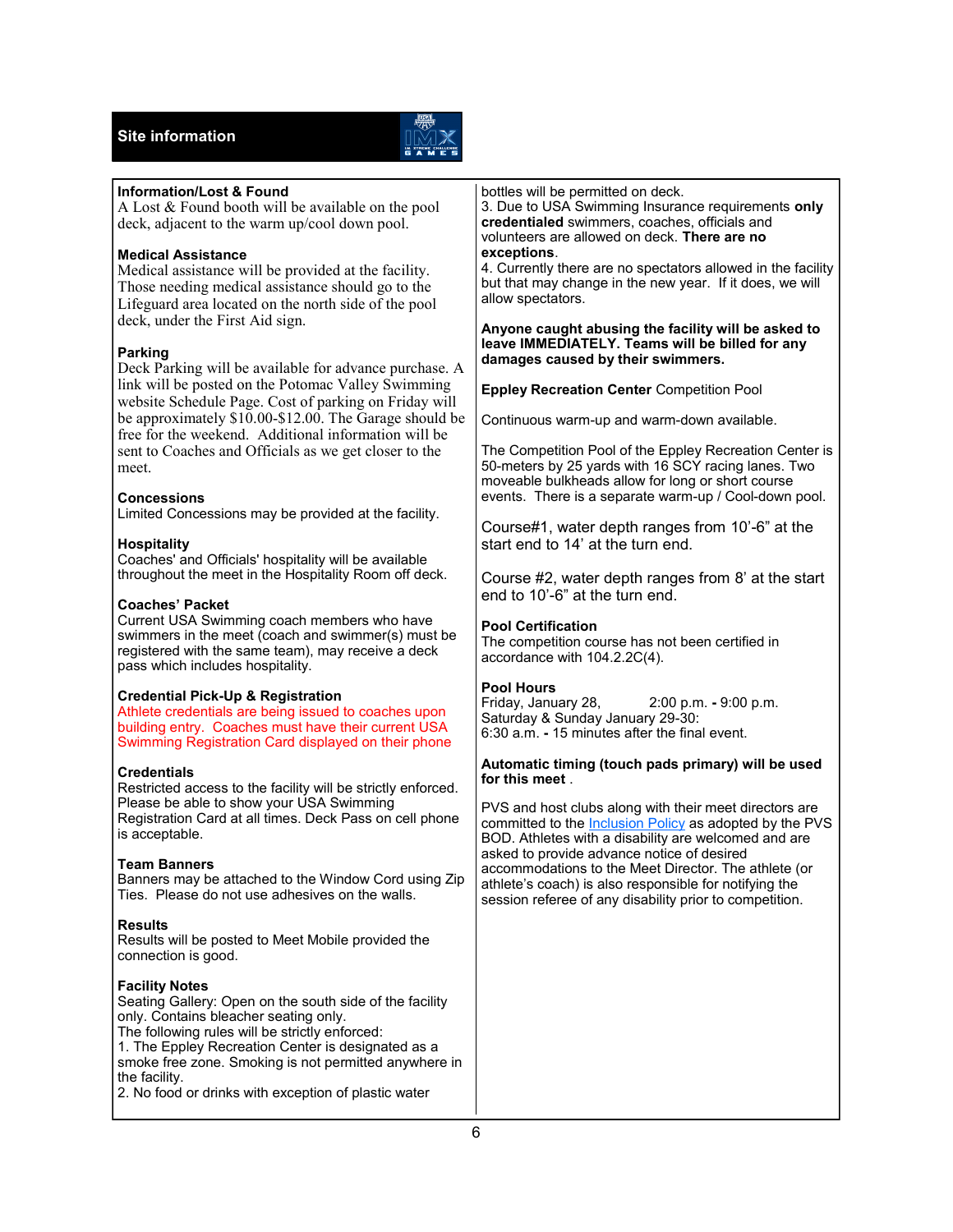

## University of Maryland Eppley Recreation Center

University of Maryland College Park, Maryland 20742 301-226-44— 25 Yards - 16 lanes 50 Meters - 8 lanes

**Directions:** Capitol Beltway (MD) exit 25 US 1 South on Baltimore Ave. Proceed to off ramp for MD 193 west (follow signs for University of Maryland events) Proceed two traffic lights to Stadium Drive. Make U-turn at Stadium Drive and make next immediate right into Terrapin Trail Garage. There is a foot bridge that connects the Terrapin Trail Garage to the Eppley Recreation Center. Once you cross the bridge, you can enter the Recreation Center on the ground level and take either the stairs or an elevator up two levels to the spectator entrance level. For some meets, athletes, coaches and officials will be able to enter the building on the pool level by the Maryland Adventure Program complex (walk towards the 55 foot climbing wall).

**There may be a charge at certain times/events for using the lower lot, Terrapin Trail Garage or other university lots.** Terrapin Trail Garage **is free on weekdays after 4pm, and all day Saturday and Sunday**, unless an event is happening.

Please visit the UMD Department of Transportation website at [www.dots.umd.edu](https://www.dots.umd.edu/maps&apps.html) for additional parking information and campus maps.

[Link to "Most Current" University of Maryland Campus Map](https://www.transportation.umd.edu/parking/maps/umd-campus-parking-map)

[Link to current Visitor Parking Map](https://www.transportation.umd.edu/parking/maps/visitor-parking-map) Look for Terrapin Trail Garage Northside Near Atrium. It's a short walk to the pool across the foot bridge.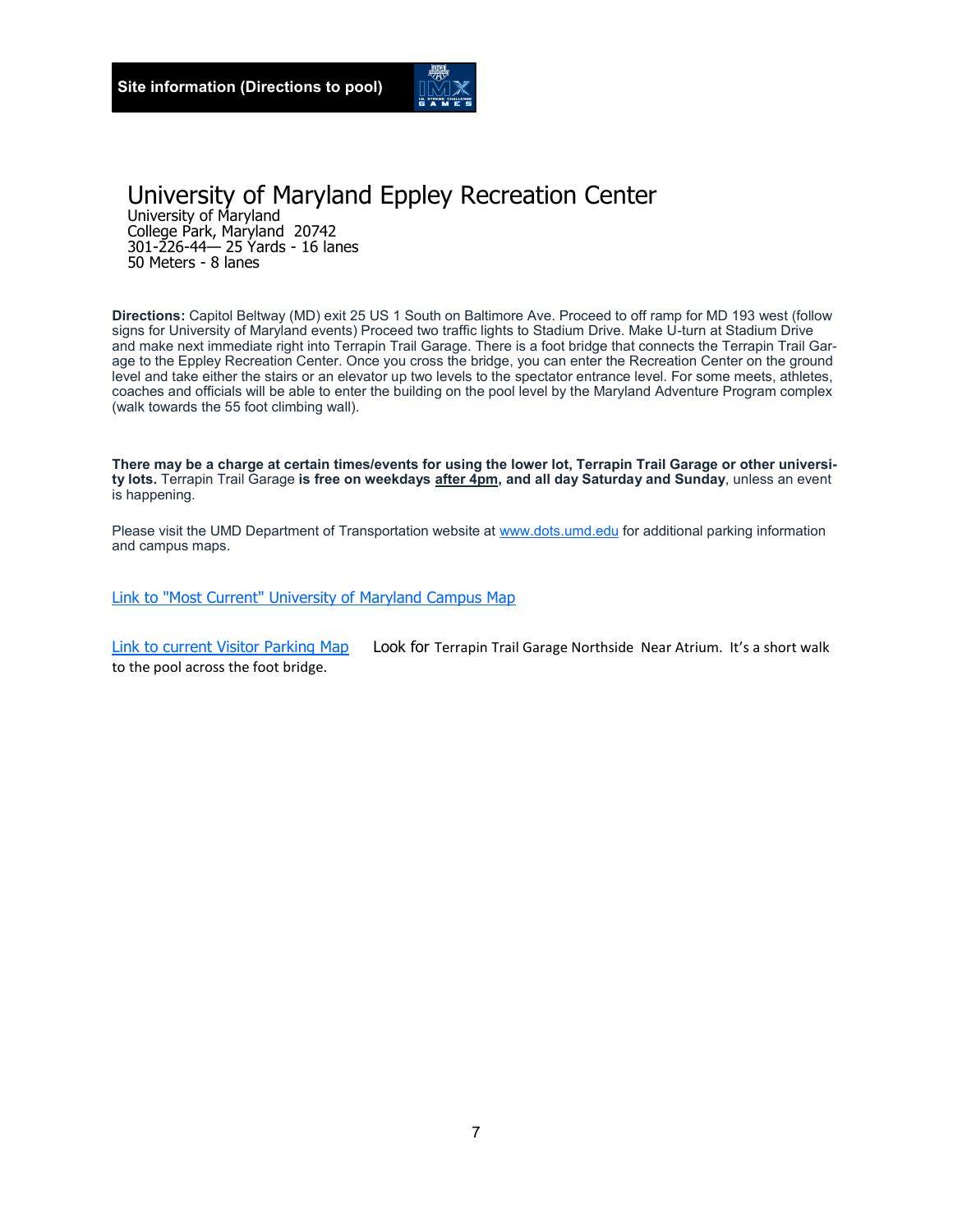

| <b>Entry Chairperson</b><br><b>Bill Marlin</b><br>571-334-0987<br>Bill.Marlin@verizon.net<br>31 Century Street<br>Stafford, VA 22554<br>All Entry questions should be directed to:<br><b>Bill Marlin-Entry Chair</b><br><b>Entry Process</b><br>The meet will be run using Hy-tek's Windows Meet<br>Manager 7.0. Entries may be made by e-mail.<br>(Bill.Marlin@verizon.net)<br>Entries not submitted by e-mail will be subject to a \$25<br>processing fee for teams with more than 3 swimmers.<br>Telephone entries or FAX entries will not be accepted.<br>For entries received by e-mail, an acknowledgement that<br>your entry file has been received will be emailed within<br>24 hours of submission.<br>Should you not receive an acknowledgement of your<br>entry within 24 hours, please contact the entry chair by<br>e-mail or telephone immediately.<br>After you have received notification of receipt of your<br>entries, please submit your Meet Summary Page with<br>payment in full.<br>Make checks payable to Potomac Marlins. Mail entries<br>and fees to Bill Marlin at the address above.<br>Entries will be accepted starting December 1, 2021<br>$\bullet$<br>Entries will close January 18, 2022<br>$\bullet$<br><b>THERE WILL BE NO OME ENTRY PROCESS</b><br><b>E-Mail Entry Deadline: Athletes achieving the</b><br>qualifying time standards for the first time from<br>Saturday January 22, through Sunday January 23,<br>2022 may be sent by e-mail. These entries must be<br>received no later than 11:59 p.m. Eastern Standard<br>Time on Monday January 24 2022, and cannot be<br>used to improve the seed time of a prior entry.<br>Please E-Mail these last minute entries to the Meet<br>Director.<br><b>Qualifying Period</b><br>The qualifying period for this event is September 1, 2020<br>through the entry deadline.<br><b>Proof of Entry Score</b><br>To enter the meet an athlete must have a minimum IMX<br>Challenge qualifying score of 1800 verified by USA | <b>Entry Fees:</b><br>\$20.00 per athlete surcharge<br>\$30.00 per 9-10 athlete total entry<br>\$30.00 per 11-12 athlete total entry<br>\$36.00 per 13-14 athlete total entry<br>* Volunteer timers will receive their swimmer surcharge<br>back in cash at the meet. This does not include timing<br>for the 500 free or the 400 IM.<br><b>Number of Events</b><br>A swimmer must enter and swim all IMX Challenge<br>events within their age group and gender to be eligible<br>for team scoring and awards. All entry times must be<br>proven.<br><b>Events</b><br>9-10-year olds: 200 Free, 100 Back, 100 Breast, 100<br>Fly, 200 IM<br>11 & 12-year olds: 400 Free (LC) or 500 Free (SC), 100<br>Back, 100 Breast, 100 Fly, 200 IM<br><b>13 &amp; 14-year olds: 400 Free (LC) or 500 Free (SC), 200</b><br>Back, 200 Breast, 200 Fly, 200 IM, 400 IM<br><b>Scoring</b><br>Hy-Tek IMX scoring will be used exclusively. Each time<br>will be given a point value; swimmers' scores from all<br>events will be combined for an overall IMX point total.<br>Disqualifications will receive zero points. An<br>athlete's score will still be considered for top 16<br>individual awards and for team scoring. Scoring will<br>be determined according to single-year age groupings<br>and the swimmers' IMX totals.<br><b>No Shows</b><br>A no show in any event will remove the swimmer from<br>the IM Xtreme scoring. Swimmers will be allowed to<br>swim all remaining events for time only. Declared false<br>starts will not be allowed.<br><b>Individual Awards</b><br>USA Swimming IMX plaques will be awarded for the top<br>sixteen swimmers in each single-year age bracket and<br>gender.<br><b>Team Scoring &amp; Awards</b><br>Plaques will be awarded for the top three teams by<br>compiling the Hy-tek IMX Scoring for the top 16<br>individual scorers in each age and gender.<br><b>Waiver and Release Form</b><br>A Waiver and Release form included with this meet<br>information book must accompany entry and payment. |
|-------------------------------------------------------------------------------------------------------------------------------------------------------------------------------------------------------------------------------------------------------------------------------------------------------------------------------------------------------------------------------------------------------------------------------------------------------------------------------------------------------------------------------------------------------------------------------------------------------------------------------------------------------------------------------------------------------------------------------------------------------------------------------------------------------------------------------------------------------------------------------------------------------------------------------------------------------------------------------------------------------------------------------------------------------------------------------------------------------------------------------------------------------------------------------------------------------------------------------------------------------------------------------------------------------------------------------------------------------------------------------------------------------------------------------------------------------------------------------------------------------------------------------------------------------------------------------------------------------------------------------------------------------------------------------------------------------------------------------------------------------------------------------------------------------------------------------------------------------------------------------------------------------------------------------------------------------------------------------------------------------------|-----------------------------------------------------------------------------------------------------------------------------------------------------------------------------------------------------------------------------------------------------------------------------------------------------------------------------------------------------------------------------------------------------------------------------------------------------------------------------------------------------------------------------------------------------------------------------------------------------------------------------------------------------------------------------------------------------------------------------------------------------------------------------------------------------------------------------------------------------------------------------------------------------------------------------------------------------------------------------------------------------------------------------------------------------------------------------------------------------------------------------------------------------------------------------------------------------------------------------------------------------------------------------------------------------------------------------------------------------------------------------------------------------------------------------------------------------------------------------------------------------------------------------------------------------------------------------------------------------------------------------------------------------------------------------------------------------------------------------------------------------------------------------------------------------------------------------------------------------------------------------------------------------------------------------------------------------------------------------------------------------------------------------------------------|
| Swimming.                                                                                                                                                                                                                                                                                                                                                                                                                                                                                                                                                                                                                                                                                                                                                                                                                                                                                                                                                                                                                                                                                                                                                                                                                                                                                                                                                                                                                                                                                                                                                                                                                                                                                                                                                                                                                                                                                                                                                                                                   |                                                                                                                                                                                                                                                                                                                                                                                                                                                                                                                                                                                                                                                                                                                                                                                                                                                                                                                                                                                                                                                                                                                                                                                                                                                                                                                                                                                                                                                                                                                                                                                                                                                                                                                                                                                                                                                                                                                                                                                                                                               |
|                                                                                                                                                                                                                                                                                                                                                                                                                                                                                                                                                                                                                                                                                                                                                                                                                                                                                                                                                                                                                                                                                                                                                                                                                                                                                                                                                                                                                                                                                                                                                                                                                                                                                                                                                                                                                                                                                                                                                                                                             |                                                                                                                                                                                                                                                                                                                                                                                                                                                                                                                                                                                                                                                                                                                                                                                                                                                                                                                                                                                                                                                                                                                                                                                                                                                                                                                                                                                                                                                                                                                                                                                                                                                                                                                                                                                                                                                                                                                                                                                                                                               |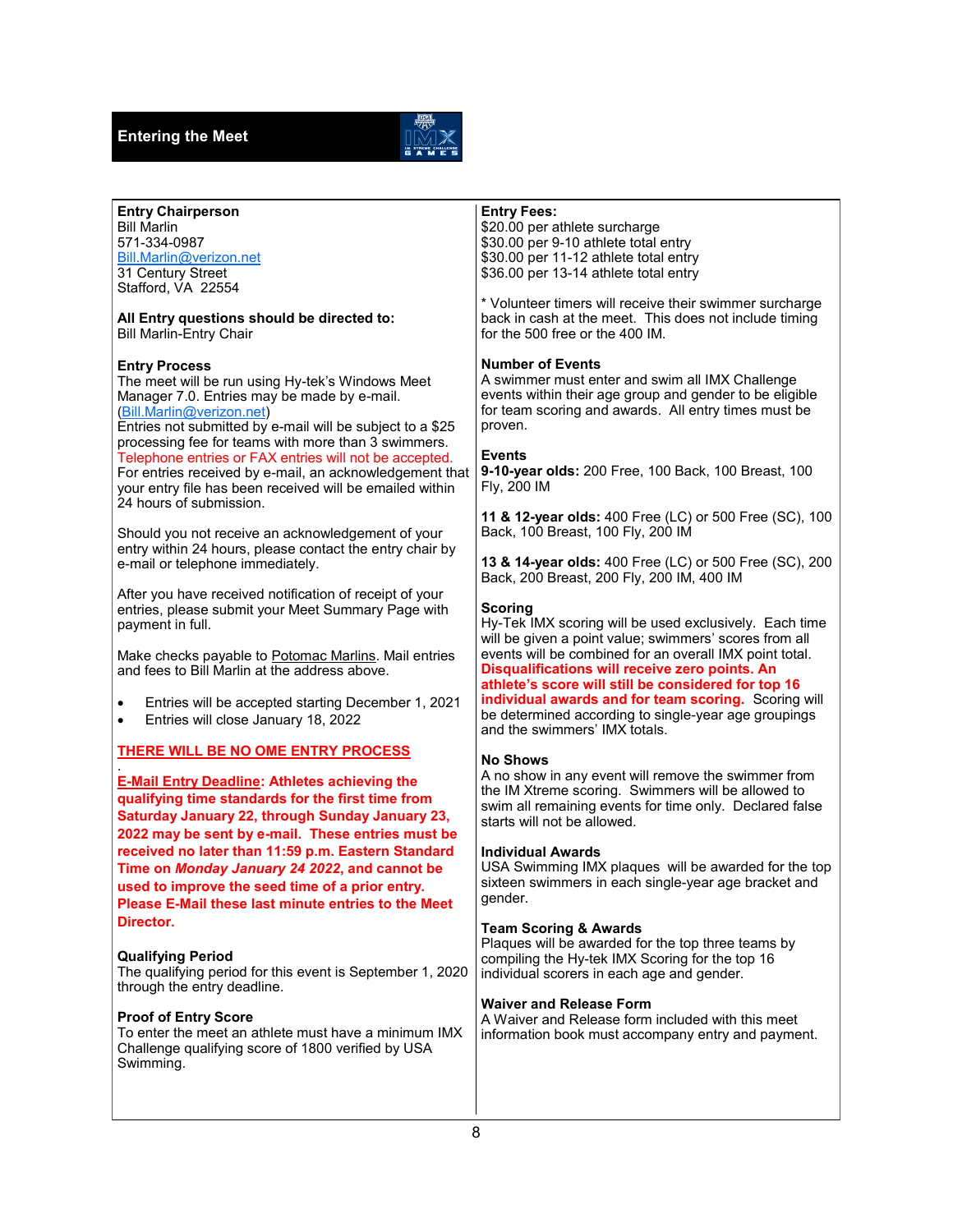#### **IM Xtreme Games Meet Procedures**



#### **Rules**

USA Swimming Rules and Regulations will govern the conduct of these Games and will serve as the official guide for technical and procedural rules.

All applicable adults participating in or associated with this meet acknowledge that they are subject to the provisions of the [USA Swimming Minor Athlete Abuse](https://www.usaswimming.org/utility/landing-pages/minor-athlete-abuse-prevention-policy)  [Prevention Policy](https://www.usaswimming.org/utility/landing-pages/minor-athlete-abuse-prevention-policy) ("MAAPP"), and that they understand that compliance with the MAAPP policy is a condition of participation in the conduct of this competition.

It shall be the swimmers' and coaches' responsibility to acquaint themselves with all of the information contained in this meet information book.

No swimmer will be issued a credential without a coach member present. If the home club coach is not planning to attend the event, the swimmer (s) must be assigned a supervising coach (per USA Swimming rule 202.5.3). Arriving with fellow LSC club/coach is preferred. However, if a swimmer arrives without a coach, the Meet Director will arrange for a coach to serve this role. Please inform the Meet Director prior to the meet if a coach must be found.

Any swimmer entered in the meet, unaccompanied by a USA Swimming member coach, must be certified by a USA Swimming member coach as being proficient in performing a racing start or must start each race from within the water. It is the responsibility of the swimmer or the swimmer's legal guardian to ensure compliance with this requirement.

In compliance with USA Swimming Rules and Regulations, the use of audio or visual recording devices, including a cell phone is not permitted in the changing areas, rest rooms or locker rooms. As per PVS policy; the use of equipment capable of taking pictures (i.e. cell phones, cameras, PDA's etc) are banned from behind the starting blocks during the entire meet, including warm up, competition and cool down periods.

Operation of a drone or other flying apparatus is prohibited over the venue (pools, athlete/coach areas, spectators areas and open ceiling locker rooms) any time athletes, coaches, officials and/or spectators are present.

Deck changes are prohibited.

The Meet Director and the PVS Technical Committee reserve the right to limit events, heats, swimmers or adjust the format to conform with the 4-hour provision for the 12&U sessions in Rule 205.3.1F.

All events are timed finals.

#### **ELIGIBILITY:**

Swimmers must be registered with USA Swimming and be between the ages of 9 and 14 to be accepted in this

meet. Age as of January 28, 2022 shall determine swimmer's age for the entire meet.

#### **Membership Requirement**

All coaches and officials expecting to be on deck should be prepared to show their current USA Swimming Registration Card. Deck Pass on a mobile device is acceptable. There will be no on deck registration. The Meet Referee reserves the right to ask for coach credential display and/or deny deck access if coach does not comply or card is no longer valid/current.

#### **Check-In**

Coaches are responsible for all business conducted at the Coaches General Meeting. If, for any reason, you cannot attend the meeting, be sure to find out what occurred.

- A. Coaches must present their current USA Swimming Registration Card to gain access to the deck. Deck Pass on a mobile device is acceptable.
- B. After you have been cleared, you will receive your coaches heat sheet at the computer table.
- C. Present any questions to the Meet Referee or Meet Director.

#### **Positive Check-In for Athletes**

The meet is pre-seeded. There will be no positive check -in for swimmers. Please inform the Meet Director of any known scratches by January 21st, 2022.

#### **Warm-Up and Safety**

Meet Management will provide a complete schedule of warm-up procedures **for all 3 courses** to include lane usage and times, which must be adhered to by all participants. A maximum of 12 swimmers is permitted in any lane. Two or Three warm-up sessions may be used based on entry numbers for the combined 9-12 session. This information will be distributed with the meet information at registration or via e-mail prior to the meet, posted throughout the venue, announced on a regular basis before and during the meet, and monitored by the Meet Referee (or his/her special designees). Flagrant violation of these procedures may result in a disqualification from the meet for unsportsmanlike activity. Encourage your swimmers to cooperate with marshals.

#### **Moving Girls Heats to Boys Course**

At the conclusion of each 13-14 Boys event, half of the remaining 13-14 Girls heats may be moved to the boys course in each event to help with timelines.

#### **Swimsuits**

All swimmers entered into the competition must comply with the USA Swimming Rulebook Section 102.8 regarding swimwear and taping.

**Note:** In granting this sanction, it is understood and agreed that USA Swimming, Potomac Valley Swimming, Potomac Marlins and the University of Maryland shall be free from any liabilities or claims for damages arising by reason of injuries to anyone during the conduct of this event.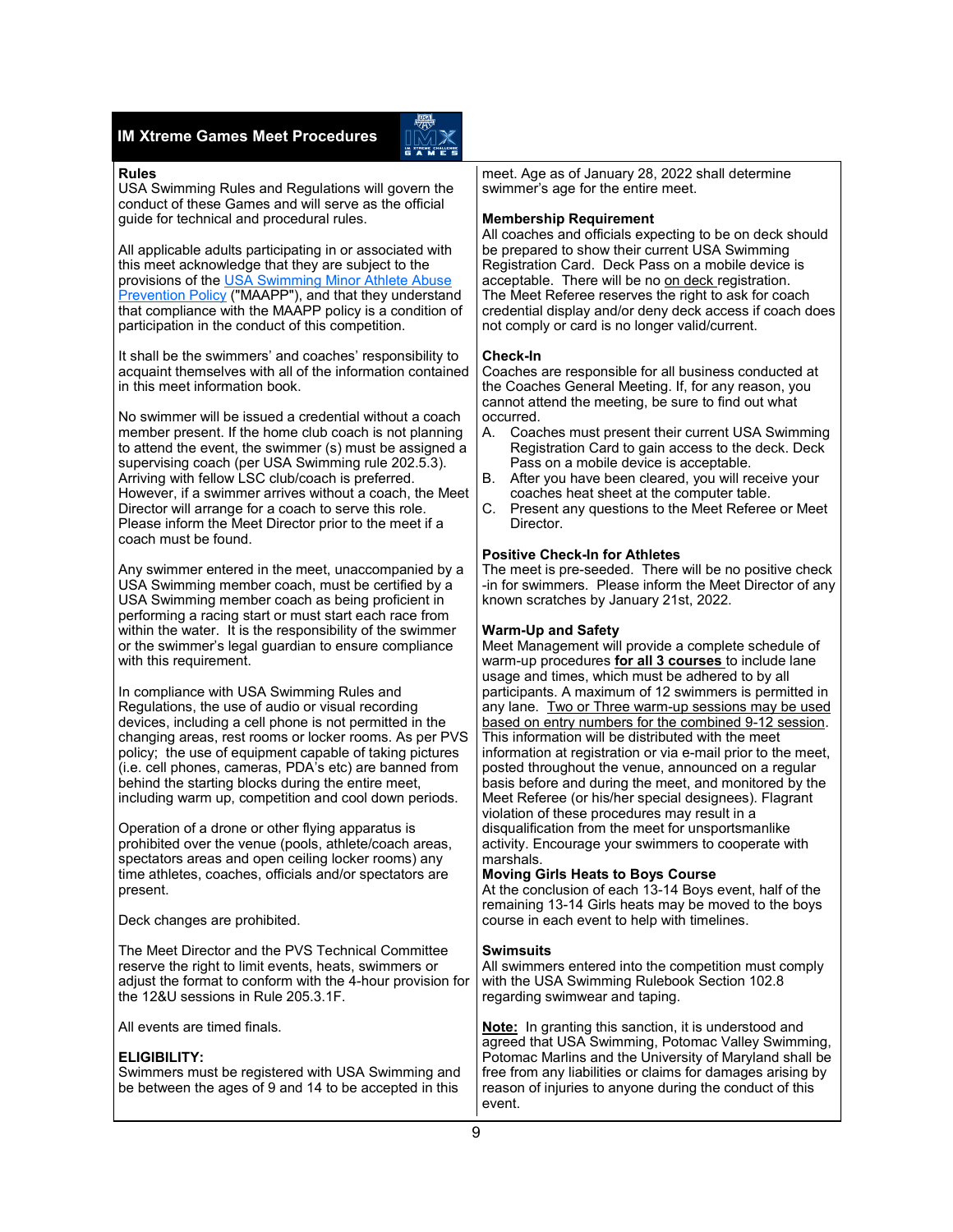

#### **COVID-19 CONSIDERATIONS**

- An inherent risk of exposure to COVID-19 exists in any public place where people are present. COVID -19 is a contagious disease that can lead to severe illness and death. According to the Centers for Disease Control and Prevention, senior citizens and individuals with underlying medical conditions are especially vulnerable.
- USA Swimming, Inc., cannot prevent you (or your child(ren)) from becoming exposed to, contracting, or spreading COVID-19 while participating in USA Swimming sanctioned events. It is not possible to prevent against the presence of the disease. Therefore, if you choose to participate in a USA Swimming sanctioned event, you may be exposing yourself to and/or increasing your risk of contracting or spreading COVID-19.
- BY ATTENDING OR PARTICIPATING IN THIS COMPETITION, YOU VOLUNTARILY ASSUME ALL RISKS ASSOCIATED WITH EXPOSURE TO COVID-19 AND FOREVER RELEASE AND HOLD HARMLESS USA SWIMMING, POTOMAC VAL-LEY SWIMMING, THE POTOMAC MARLINS, AND UNIVERSITY RECREATION & WELLNESS, UNI-VERSITY OF MARYLAND, AND EACH OF THEIR OFFICERS, DIRECTORS, AGENTS, EMPLOYEES OR OTHER REPRESENTATIVES FROM ANY LIABILITY OR CLAIMS INCLUDING FOR PER-SONAL INJURIES, DEATH, DISEASE OR PROP-ERTY LOSSES, OR ANY OTHER LOSS, INCLUD-ING BUT NOT LIMITED TO CLAIMS OF NEGLI-GENCE AND GIVE UP ANY CLAIMS YOU MAY HAVE TO SEEK DAMAGES, WHETHER KNOWN OR UNKNOWN, FORESEEN OR UNFORESEEN, IN CONNECTION WITH EXPOSURE, INFECTION, AND/OR SPREAD OF COVID-19 RELATED TO PARTICIPATION IN THIS COMPETITION.
- We have taken enhanced health and safety measures for all attending this meet, however we cannot guarantee that you will not become infected with COVID-19. All attending this meet must follow all posted instructions while in attendance. An inherent risk of exposure to COVID-19 exists in any public place where people are present. By attending this meet, you acknowledge the contagious nature of COVID-19 and voluntarily assume all risks related to exposure to COVID-19.
- By choosing to attend this meet you agree to comply with all health and safety mandates and guidelines of USA Swimming, Potomac Valley Swimming, University of Maryland, the State of Maryland, and Prince Georges County.

#### **COVID-19 PROTOCOLS**

- All attendees (athletes, coaches, officials, and volunteers) are required to assess their own health for symptoms and exposure to COVID-19. Attendees will only be permitted entrance if answering "no" to the following questions:
	- $\Diamond$  Do you feel any of the symptoms that fall under the symptoms of COVID-19 (fever over 100.4, cough, shortness of breath, etc.)?
- $\Diamond$  Has anyone in your family been sick or diagnosed with COVID-19 in the past 14 days?
- $\Diamond$  Has someone you've been in contact with been diagnosed with COVID-19 or been in contact with someone who has in the past 14 days?
- Swimmers should try to maintain proper social distancing.
- Athletes should arrive and depart in their suits. Locker room use is not permitted.
- All attendees (athletes, coaches, officials, and volunteers) must wear masks, with the exception of athletes when warming up, cooling down, and competing.
- Bathroom use is allowed in emergencies, but all individuals must use the visiting team locker rooms and wipe down all surfaces touched.
- Total number of athletes is limited to 800 per session.
- One-way traffic will be maintained on the pool deck. Swimmers will leave their assigned spot, walk along the turn (diving boards) end of the pool, down the lane 1 side of the pool, stage along the lane 1 side of the pool deck and continue behind the blocks. See attached diagram. Athletes swimming in the deep pool, will enter the bulkhead from lane 1 and exit after their heat towards lane 8. Athletes swimming in the shallow pool will stage behind their respective lanes and will exit the area at the conclusion of their race towards lane 8. Athletes will only be permitted to stage for their heats 2 heats a time.
- For warm-ups, swimmers will be assigned to one of two warm-up groups, no more than 12 swimmers per lane. During 13-14 year old sessions, each group will have 30 minutes to warm-up. During the 9-12 year old sessions, each group will have 25 minutes to warm up.
- Swimmers will proceed to their assigned seating area on deck, prepare to enter the pool, and follow marshals' and coaches' directions to enter the pool while respecting social distancing guidelines. Swimmers not participating in warm-up will remain on the deck at their assigned spot.
- Coaches and Marshals will monitor warm-up lanes to ensure no more than 12 swimmers are in a lane at once.
- Swimmers will wear their masks until they reach the starting blocks. They will hang their masks on the plastic "tree" behind the starting block just prior to competing. They will put their mask back on before leaving the starting area.
- Additional sanitation will take place as well as sanitation stations will be available in various locations throughout the facility.
- UV Light is used along with chlorine to disinfect the water constantly.
- Spectators will not be permitted. The meet will be streamed via Facebook Live on the [Potomac Marlins](https://www.facebook.com/Potomac-Marlins-Swim-Team-116514645119255/)  [Facebook page.](https://www.facebook.com/Potomac-Marlins-Swim-Team-116514645119255/)
- We request that all attendees notify the meet director as soon as possible if they have tested positive for COVID-19, shown symptoms or have been in contact with anyone exposed to COVID-19 after attending the meet.